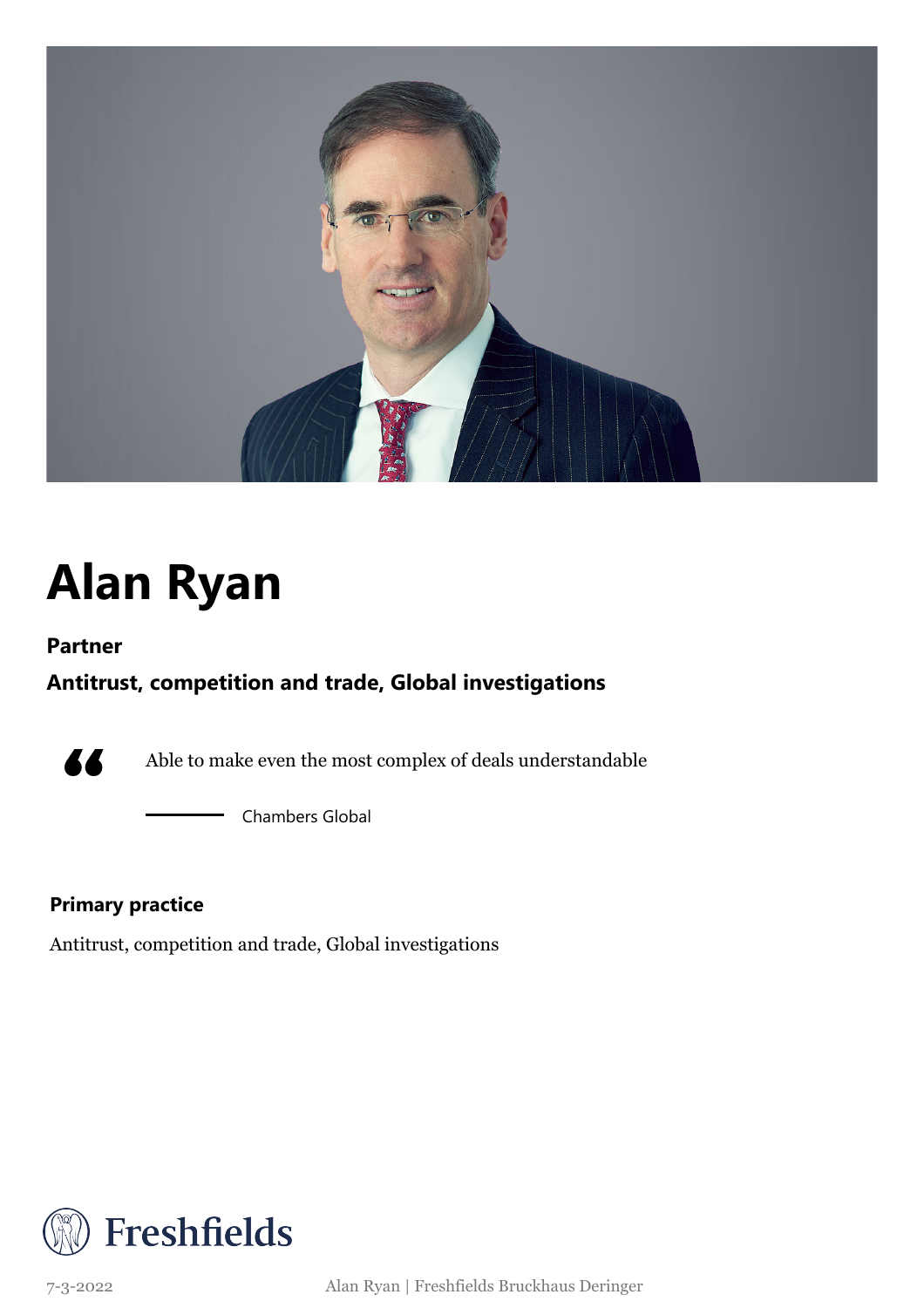# **About Alan Ryan**

**Alan is a founding partner of our Silicon Valley office. He is relocating from our Brussels office where he was an antitrust partner with nearly 30 years' experience before the European Commission and courts and national competition authorities.**

Alan's practice focuses on European competition and regulatory law. At the European Commission, he worked on almost 100 EU Merger Regulation cases, including many phase two cases, phase one with remedies and difficult phase one unconditional clearances. He has also successfully defended and brought complaints for abuse of dominance and anti-competitive agreements and secured total release from cartel proceedings for clients. Alan is additionally an experienced litigator before the European and national courts, and has worked on five appeals of EU Merger Regulation decisions at the European General Court delivering a successful outcome for his clients each time as well as a variety of cases across the spectrum of EU competition law in the General Court and Court of Justice and before national courts.

Alan has achieved many "firsts" for his clients on cases which are now precedent-setting. For example, he delivered the first successful appeal of an EU Merger Regulation prohibition in over 15 years (UPS), the complete defense of clients as varied as Amadeus in an Article 102 case before the French competition authority (Optionizr), Emirates in the air cargo case and several unconditional phase one clearances in the face of determined opposition (Navitaire) and successful complaints leading to prohibition of mergers (GE/Honeywell and Ryanair/Aer Lingus).

Alan works for clients across industries but is well-known for his success in high-tech, life sciences and transportation. He recently stepped down as co-head of the firm's global infrastructure and transport sector group following a five-year term.

He enjoys the challenge of difficult cases, where it is necessary to drive the case, rather than simply follow it. Alan maintains an in-depth understanding of all his clients' businesses and his aim is always to further their interests in the most effective manner possible.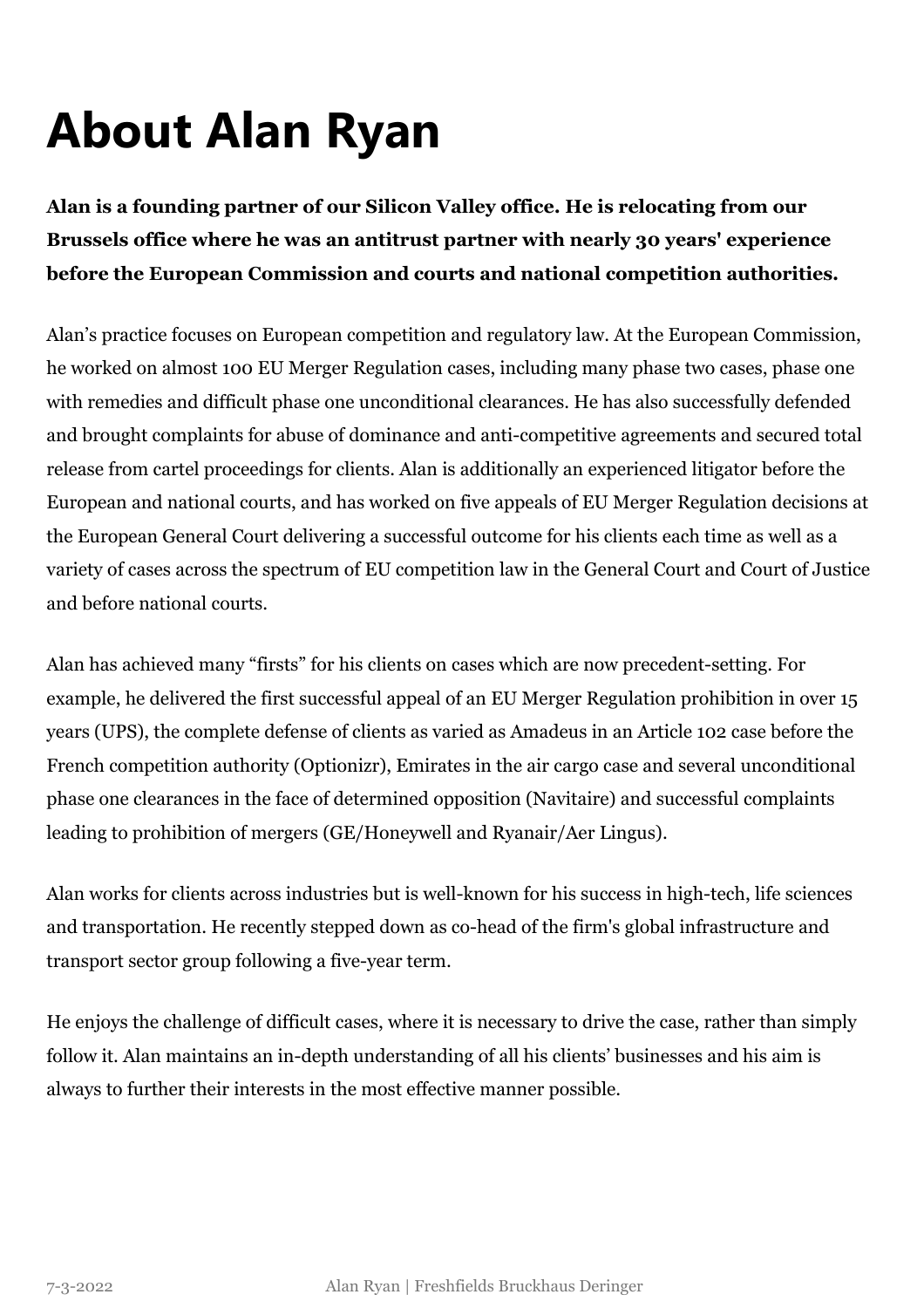### **Recent work**

- Acting for UPS in its landmark appeal of the Commission prohibition of the UPS/TNT transaction. This was the first successful appeal of a merger prohibition in over 15 years and only the fourth ever and only the second such appeal ever to be upheld by the Court of Justice. It is also the first case in recent memory where a US company was successful on appeal at both the General Court and Court of Justice on appeal of a Commission competition decision where it was the only appellant;
- Acting for Amadeus, the number two European software company, in its defense against several Article 101 and 102 complaints at EU and national level including most recently the Optionizr case in France as well as securing unconditional merger clearance for its acquisition of US software/IT company Navitaire;
- Acting for a major European B2C online player in several complaints at EU and national level on inter alia online sales restrictions and data ownership;
- Acting for the Irish Government and Rockwell Collins in their successful opposition to the Ryanair/Aer Lingus and GE/Honeywell mergers at European Commission and before the European General Court;
- Obtaining unconditional clearance for Zentiva in its recent acquisition of Alvogen CEE, an important European life sciences player;
- Landmark cases on the interpretation of EU law in the English Court of Appeal (Monarch) and the Spanish Audiencia Nacional (CNMC/HP/Oracle).

## **Qualifications**

#### **Education**

- University of Cambridge, UK
- University of Michigan, US

### **Professional qualifications**

- Solicitor, England and Wales
- Solicitor, Ireland
- Member of the New York and District of Columbia Bars
- Not Admitted in California